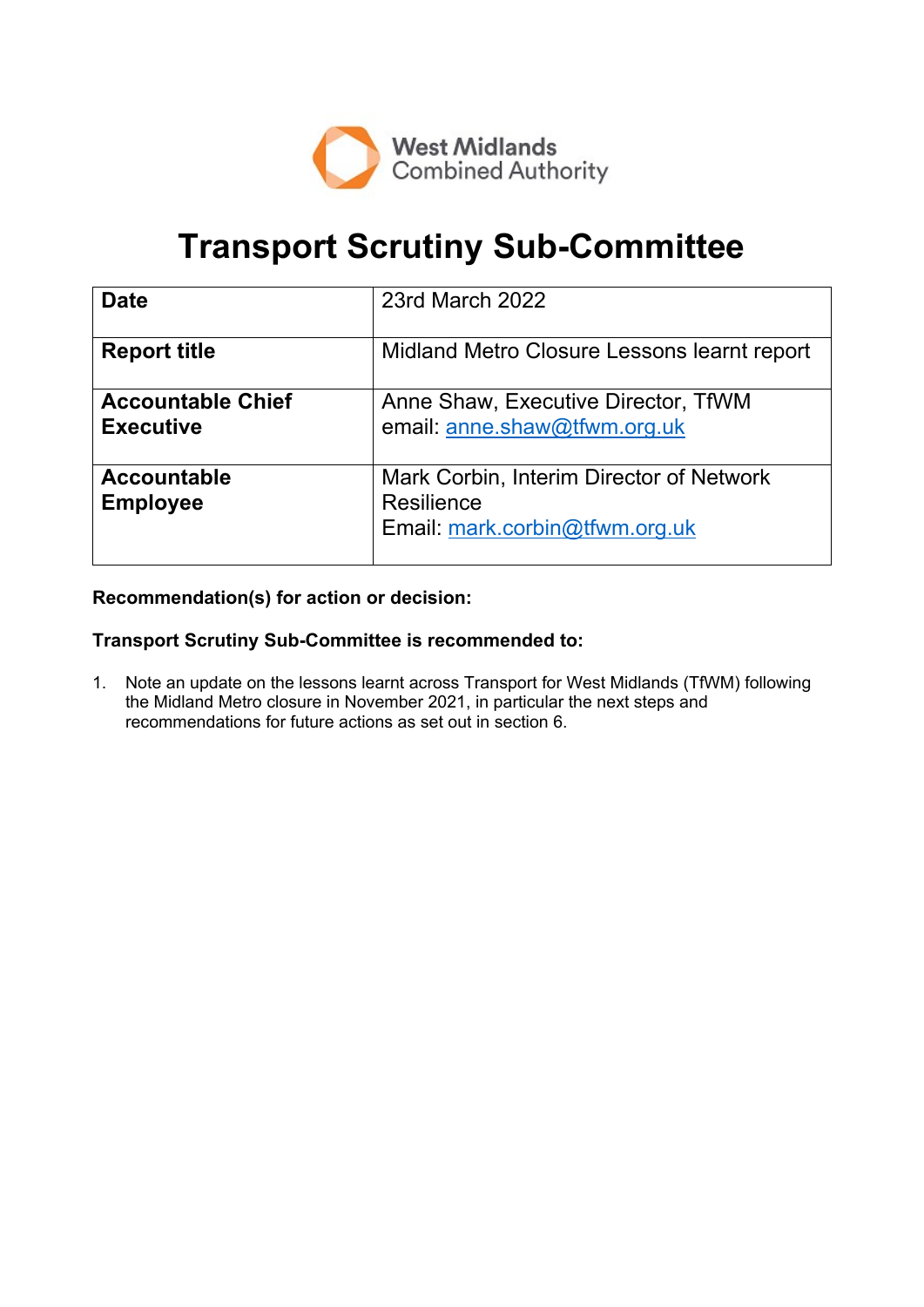# **1. Purpose**

1.1 To provide a report on the lessons learnt by teams from across TfWM following the Metro closure in November 2021 and the best way to implement changes for the future to ensure an improved customer experience.

# **2. Background**

## **Headlines**

- 2.1 Physical cracks were identified on the Metro fleet potentially impacting the safety and integrity of the service and a decision was taken to close the Metro service following ongoing assessment of its fleet.
- 2.2 Initially it was announced that there would be no service from Monday 15 November 2021 until further notice (at least 4 weeks). This was later altered to no service from Saturday 13 November until further notice.
- 2.3 The closure lasted for 32 days from Saturday 13 November until Wednesday 15 December 2021.

## **Customer impact**

- 2.4 There are approximately 20,000 daily journeys undertaken on the Metro network (Monday to Friday) and normally there is around a 20% uplift in patronage heading towards Christmas on Saturday and Sunday services. Our customers were required to find alternative modes of transport, with recognition that the impacts would be felt on service users and on background demand of all modes.
- 2.5 It was recognised at the outset that there would be busier bus and rail services and more vehicles on the road network. Examples of some initial communications are shown below.



| ī                                                                                                                                                                                                              |  |  |
|----------------------------------------------------------------------------------------------------------------------------------------------------------------------------------------------------------------|--|--|
| <b>METRO SERVICES SUSPENDED</b>                                                                                                                                                                                |  |  |
| We are sorry that there will be no Metro<br>services from Saturday 13 November<br>until further notice.                                                                                                        |  |  |
| Earlier this year a repair programme was implemented to address cracks identified on several of<br>our trains. As part of this work it has become necessary for additional repairs to be carried out.          |  |  |
| To ensure that we can continue to run a safe and reliable service, a decision has been made to<br>ramma el 21 trems from corvine until further notice.                                                         |  |  |
| This decision has not been taken fightly and we sincerely apologies for any inconvenience that may<br>be caused.                                                                                               |  |  |
| Please be assumed that every cotion has been faily considered to evold suspending the service. As<br>always, the safety of our customers and colleagues is our priority and this will never be<br>compromised. |  |  |
| Your patience and understanding is very much eporadated while we work hard to resume services.                                                                                                                 |  |  |
| While this situation is engoing, we are committed to keeping our qustomers moving. Metro fickets<br>and passes will be vaid on the allemative modes of transport detailed below.                               |  |  |
| . National Express bus service 74 between West Bromwich and Birmingham                                                                                                                                         |  |  |
| . National Express bus service 79 between Wolverhampton and West Bromwich<br>. West Midlands Railway and Avanti train services between Wolverhampton and                                                       |  |  |
| <b>Birmingham</b>                                                                                                                                                                                              |  |  |
| Please see the adjacent poster for waiking routes to the alternative travel arrangements.                                                                                                                      |  |  |
| For more information and to keep up to date with the Isteal details regarding the change in service,<br>please visit our website or twitter page.                                                              |  |  |
| Alternatively, you can speak to a member of our team by pressing the customer assistance button<br>located on the shelters on each platform, with any questions you may have.                                  |  |  |
| □ westmidlandsmetro.com<br>03458358181<br><b>@wmmetro</b>                                                                                                                                                      |  |  |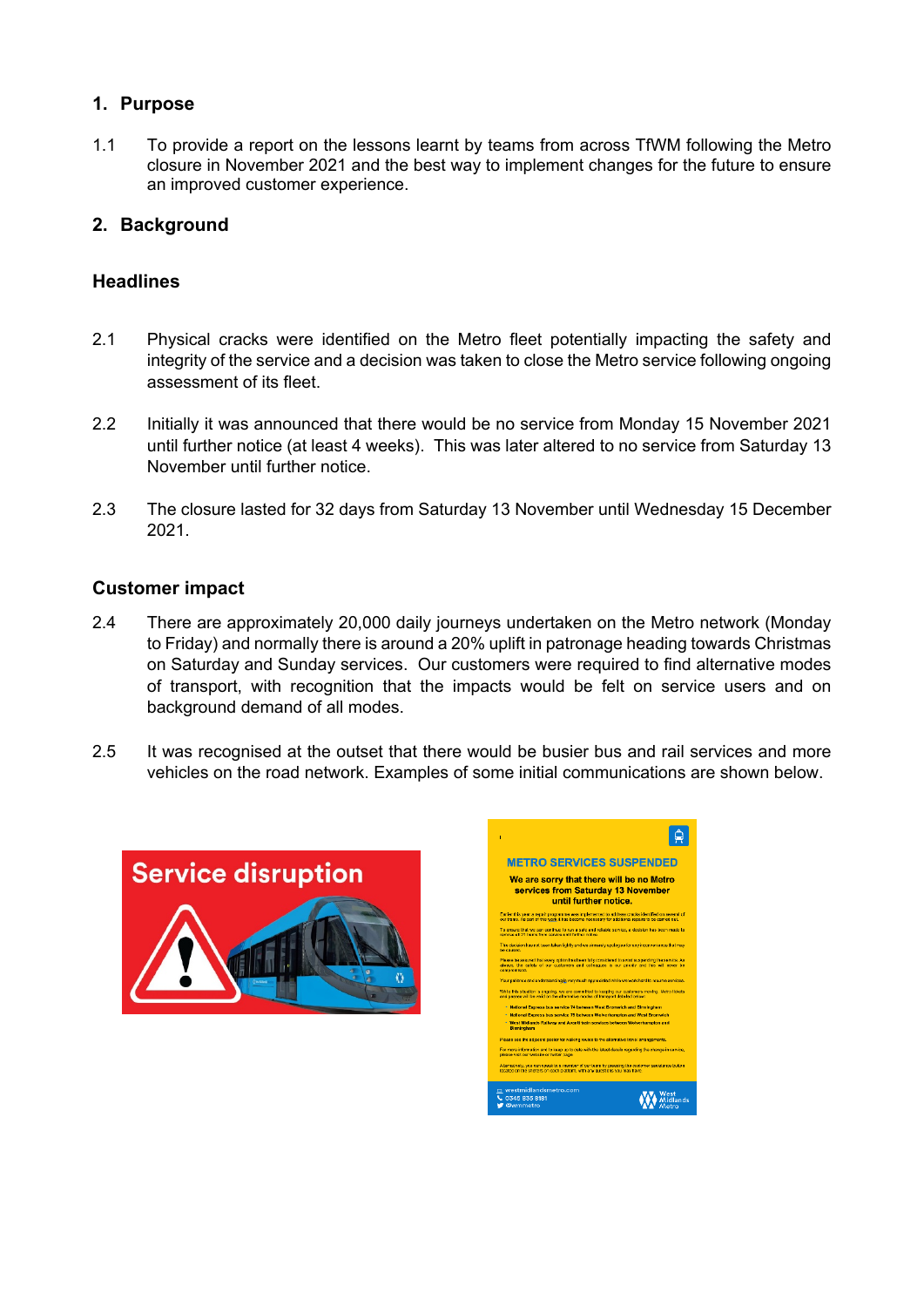# **3.0 The response**

## **TfWM Organisational response**

- 3.1 There was some initial anxiety across the organisation particularly about the timing of the event which at the outset was being considered as a perfect storm; comprising Metro out of service, alongside rail and bus driver shortages, the Christmas peak, seasonal events and the winter season.
- 3.2 Internally at the start of the week commencing 08 November, once the issue became apparent, a dedicated multi-modal response team was initiated by the Interim Director of Network Resilience. Personnel involved within this forum were drawn from across TfWM, Midland Metro Limited (MML), West Midlands Police and British Transport Police to ensure a coordinated and consistent response.
- 3.3 The response team met on the weekend of the closure, then twice daily, on Monday 15 November and Thursday 18 November. On Friday 19 November PM, a further session was held to refine the plans for the weekend.
- 3.4 Further meetings of the team occurred twice during the weeks commencing 22 and 29 November, and twice during the week commencing 07 December 2021.

| <b>TfWM multi-modal response team</b> |                                                   |  |
|---------------------------------------|---------------------------------------------------|--|
| Aimee Dyer/Andrew Purchase/Rachel Foy | Communications                                    |  |
| <b>Antony Sloan</b>                   | <b>Emergency Planning</b>                         |  |
| <b>Charmaine Swann</b>                | Data                                              |  |
| <b>Claire Williams</b>                | <b>Active Travel</b>                              |  |
| Colin Whitehouse/Sian Fox             | <b>Travel Demand Management</b>                   |  |
| Jon Hayes                             | <b>Bus</b>                                        |  |
| Mark Corbin                           | Network Resilience (Chair)                        |  |
| Zoe Smith                             | <b>Key Route Network</b>                          |  |
| <b>Stuart Lester</b>                  | Data                                              |  |
| <b>Tom Painter</b>                    | Rail                                              |  |
| Anne Marie-Horvath                    | <b>Integrated Transport Services</b>              |  |
| <b>Richard Mayes</b>                  | <b>Integrated Transport Services - Bus</b>        |  |
| <b>Warren Eden-Williams</b>           | <b>Integrated Transport Services - Ticketing</b>  |  |
| Gemma Hawkes                          | <b>Integrated Transport Services - Bus</b>        |  |
| Sarah Jones                           | Integrated Transport Services - Customer Services |  |
| Sophie Allison                        | Midland Metro Limited, MML                        |  |
| <b>Vicki Bennett</b>                  | Midland Metro Limited, MML - Customer Service     |  |
| Rachel Crump                          | <b>WMP</b>                                        |  |
| Adam Holland, Chris Talbot, Darren    | <b>RTCC Duty Managers</b>                         |  |
| Thrupp                                |                                                   |  |
| Paul Finlayson                        | <b>BTP</b>                                        |  |

## 3.5 **Transport community response**

**Bus**

3.6 National Express, where feasible, provided additional strengthening on the 74 and 79 services. Ticket acceptance was widened to the 16 and 101 services. Bus services particularly the 74s and 79s became very busy during the response and on occasions, some passengers were left at stops in both the AM and PM peaks.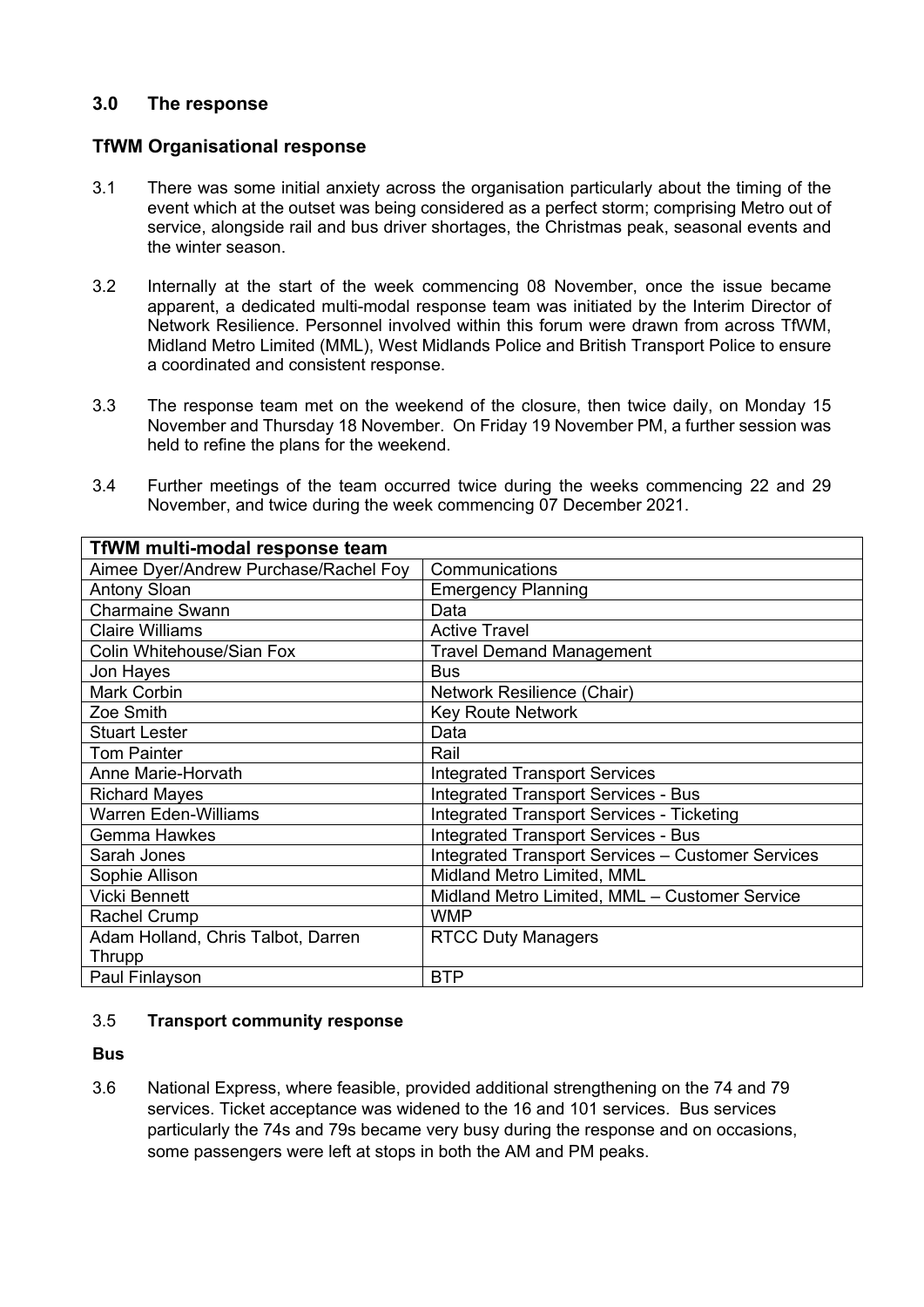3.7 On 3<sup>rd</sup> December, we can see that the Bus Journey times for the National Express (NX) 79 spiked to nearly 20% above the normal, however, the NX 74 experienced a lower journey time than normally expected for that day (see graph below). We concluded that this was likely due to high levels of traffic, however, because the patronage levels on the 74 were so high, many buses were forced to miss the later stops of their journey completing their journeys to the final stop quicker. Therefore, this is going to be a consideration in future should transport disruption of this kind occur.



- 3.8 At key moments during the response there was no patronage data available; questions such as - were people being left at stops? Do we need to provide more NX74 services? became difficult to answer completely.
- 3.9 On this day (3<sup>rd</sup> December) we saw 4 Incident Management System incidents along the bus routes of the NX74 & NX79 which could also have contributed to the especially high journey times for passengers of the NX79.
- 3.10 Missing Services and Drivers were a problem during the Metro closures. This peaked on 30<sup>th</sup> November for National Express with 28 missing services.

## **Rail**

- 3.11 The overall response was compounded by the number of at-risk rail services daily, this peaked on 11th December with 168 at risk services.
- 3.12 There was ticket acceptance across all services until 5<sup>th</sup> December, after which customers were advised to buy new tickets for the services they required. This was very helpful in alleviating the pressures on the wider transport network.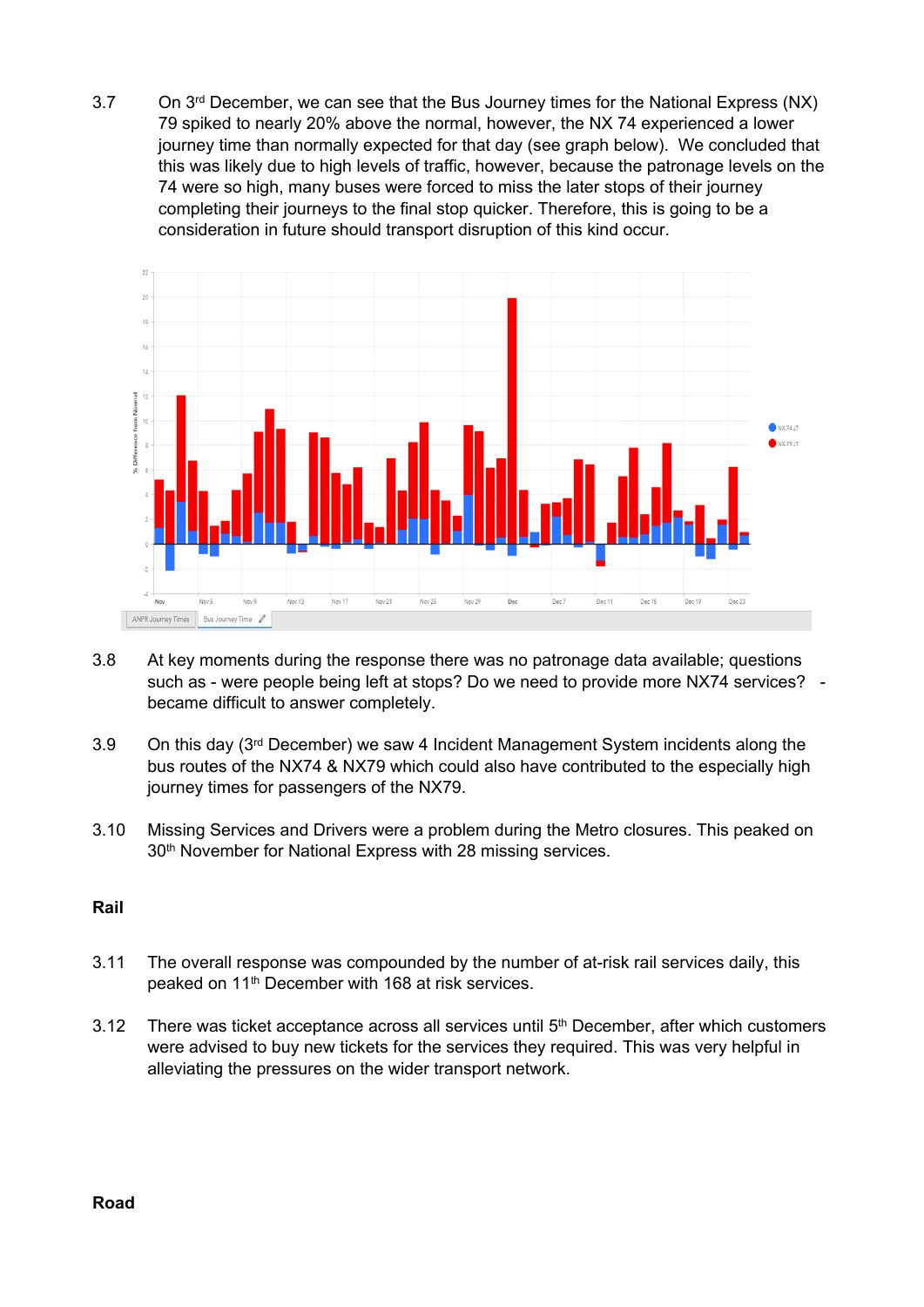3.13 The A41 was the primary local road which was monitored during the response as it falls within the Metro corridor. Roadwork impacts and journey time performance were monitored and reported daily. The graph below summarises the traffic counts on the A41, prior to, during and post Metro closure.



3.14 Average daily traffic volume along the route peaked at just under 220,000 vehicles on 20<sup>th</sup> November during the closure. Interestingly, despite reports of substantial traffic volumes, the data shows a gradual decrease in traffic counts. Our interpretation is that this is due to the National work from home order, which was announced at the end of November, therefore decreasing traffic counts. It is important to note that if this had not been the case, and particularly given the data about the capacity of the bus services, this situation could have been a lot worse.

# **RTCC**

3.15 The Regional Transport Coordination Centre (RTCC) provided a valuable link with partners and particularly National Express during the response. The team continued to coordinate and monitor the network highlighting to partners the impacts on the corridor. They actively monitored and communicated the at-risk rail services on a daily basis and assisted with coordinating the ticket acceptance with National Express. The team also engaged actively with event venues to promote the various impacts to increase awareness to the public.

# **Safer Travel Partnership**

3.16 The Partnership supported the initial response and worked with local neighbourhood Police teams across the affected Metro stops in Birmingham assisting with patrolling the key locations. British Transport Police was also actively involved in providing operational support at key rail locations such as Wolverhampton Railway Station and Birmingham New Street, to support the increase in rail patronage.

# **TDM and Communications response**

- 3.17 The Travel Demand Management (TDM) team led the engagement with the business and education community during the closure. The team reviewed the key stakeholders who would be most affected by the Metro closure and used this as their contact list.
- 3.18 On Friday 12 November and Monday 15 November, the team phoned 71 businesses and educational establishments to notify them of the closure, ticket arrangements and advice for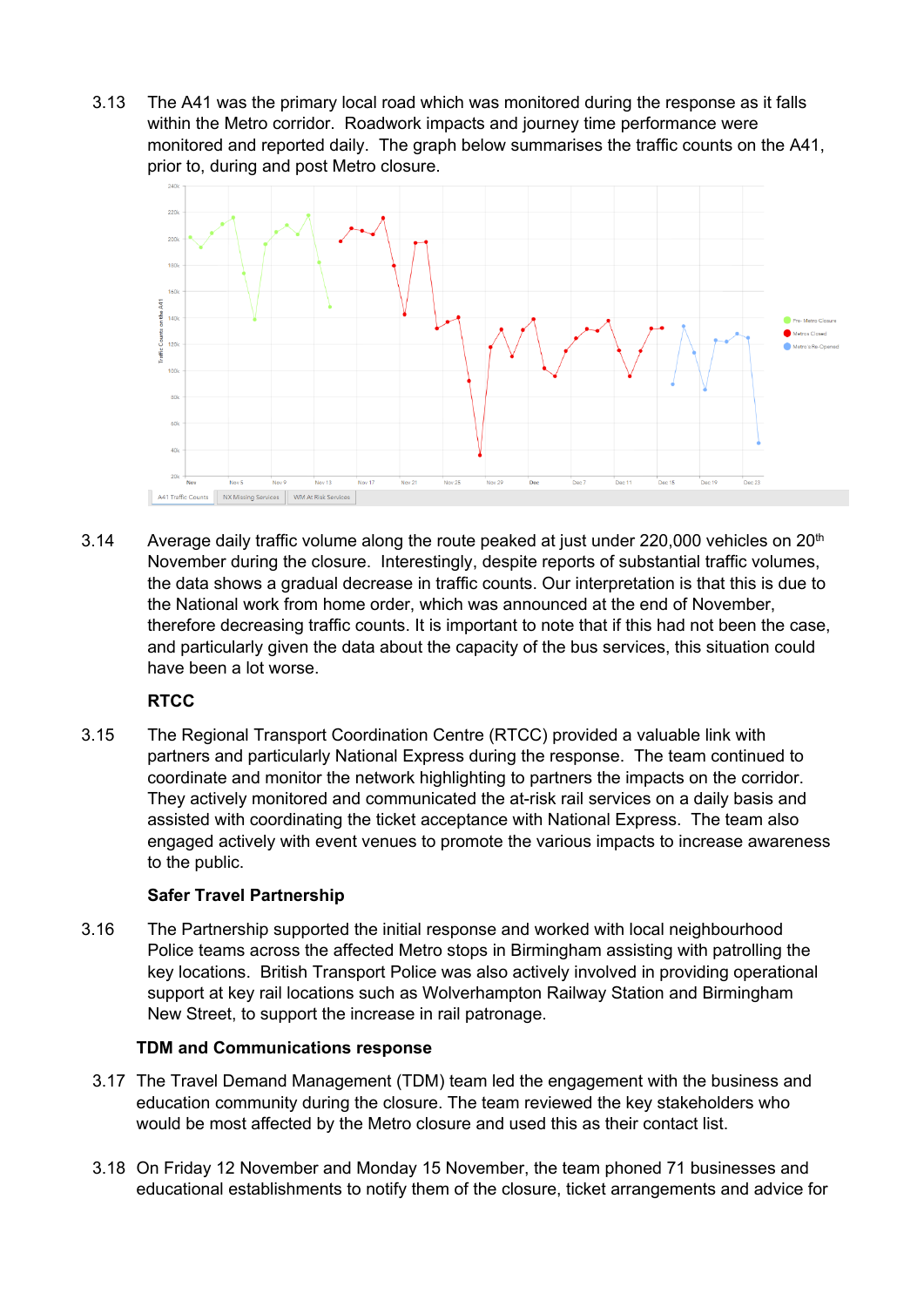students and staff on how to travel. Positive feedback was received from all sites on the notification and advance warning. However, due to the timing of confirmation of the closure on Friday 12 November, the education establishments were not able to be contacted until Monday 15 November, which did cause some negative feedback and frustration with the situation. This forms an important recommendation around timing of notifying stakeholders.

3.19 There were 781 sites contacted via email during the closure at 3 separate points: Announcement of closure (13<sup>th</sup> November), Update on ticket acceptance (23<sup>rd</sup> November), and on the return of services (Wednesday 15<sup>th</sup> December). The overall consistent messaging was specifically tailored for the schools and businesses.

#### 3.20 **Communications messaging**

- 3.21 Our communications campaign was designed to inform users of the Metro about the impending shut down of services, as well as ensuring other public transport and road users were aware of the potential impact of the disruption to their journey. Designed around the four Rs, our focus was to encourage users to Retime their journey to even out demand, Remode to unaffected forms of transport and active travel options. We supported this by encouraging the Reduction or Removal of journeys where possible.
- 3.22 Communications were issued on social media, via the website and through press releases, all informed by cross-partner communications colleagues, with messaging agreed centrally ensuring one version of the truth.
- 3.23 Our social media campaign evaluation evidences that we achieved a total reach if 774.3k, 183.4k impressions, with the campaign generating a total of 663 clicks. There were 111 shares and retweets and we can see that the following was our most popular post:



#### **4.0 What went well**

#### Coordinated approach

4.1 The key positive outcome was the benefit of a single multi-modal group for communication between internal teams and external partners such as Midland Metro Limited and British Transport Police. A single call with the working group, was an effective way of disseminating key information and feeding metrics into data analysis. Our established relationship with partners such as West Midlands Trains was important in creating a response that was effective.

#### Consistent messaging

4.2 This coordinated approach resulted in consistent messaging across the communications from TfWM and MML. It created a clear message for customers wherever they sought their information.

#### Positive feedback under pressing timescales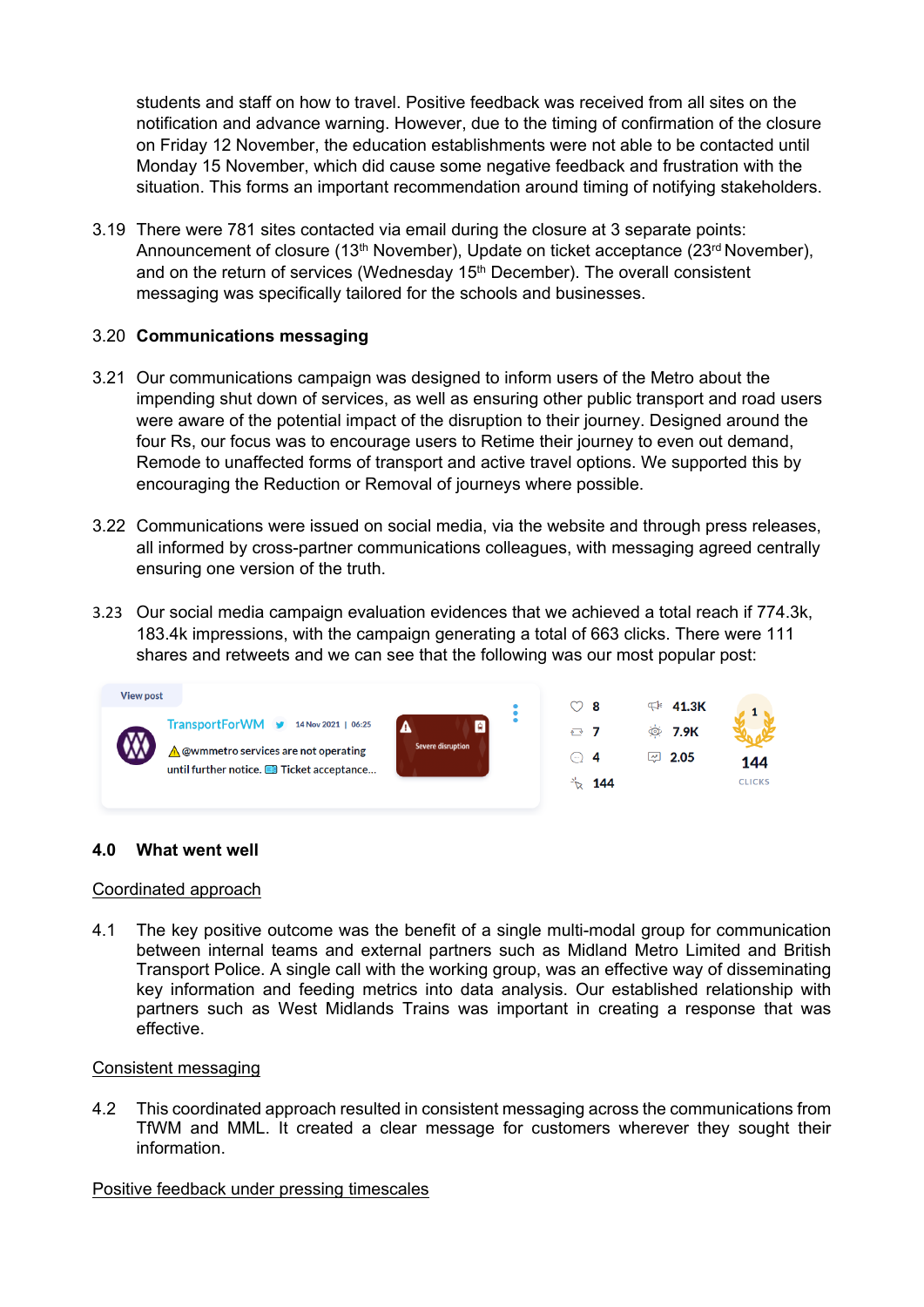4.3 The response was well-received by affected stakeholders and refunds were successfully handled by the customer service team. Despite the concentrated timescales, and challenging elements including events at The Hawthorns and reduced train frequency, the closure did not result in consequences as significant as initially predicted.

## Use of Data

4.4 The Metro disruption performance reporting was a useful tool, harnessing data from across TfWM, and external organisations. The project highlighted the benefits that data analysis can bring to better manage and communicate an unpredictable situation.

# **5.0 What didn't go so well?**

## Accessibility of Data

5.1 Given the important insights the data could provide, the response to the closure highlighted some issues and gaps. The lack of available data regarding bus passenger use was particularly difficult. Multiple manual processes were needed which required significant amount of information to be analysed or manually inputted. IT resilience could be improved to ensure data reporting can be completed quickly and easily during a rapidly evolving situation.

#### Resilient Ticketing

5.2 As a multi-modal response was needed, with existing Metro customers required to move to bus or rail, the response highlighted the need for ticket recognition on other modes. Other modes could not read Metro passes as the functionality was not activated and agreements with operators could be improved.

## Targeting messaging

5.3 Our communications and messaging could have better addressed customers who bought ticket acceptance and there is a need to ensure education facilities are aware of the multiple ticketing products that are available to them.

#### **6.0 Recommendations**

6.1 There are a range of suggested recommendations shown in **Table 1 below**, mainly focused on improving our internal processes to ensure we are more prepared for future unexpected events requiring immediate actions. It is advised these recommendations are implemented and that this is coordinated by Network Resilience.

| <b>Theme</b>     | <b>Recommendation</b>                                                                                                                                                                                                                                                                     |
|------------------|-------------------------------------------------------------------------------------------------------------------------------------------------------------------------------------------------------------------------------------------------------------------------------------------|
| <b>Ticketing</b> | Investigate opportunity of checking and using tickets<br>across all modes at once i.e. for ticket acceptance.<br>Infrastructure investment needed.                                                                                                                                        |
|                  | Improve our understanding of where we have agreements<br>2.<br>and who makes sales i.e. Visibility of our sales channels,<br>to include a register, key contacts of third-party sellers<br>who sell our multi-modal products, e.g. Corporate scheme<br>customers/corporate organisations. |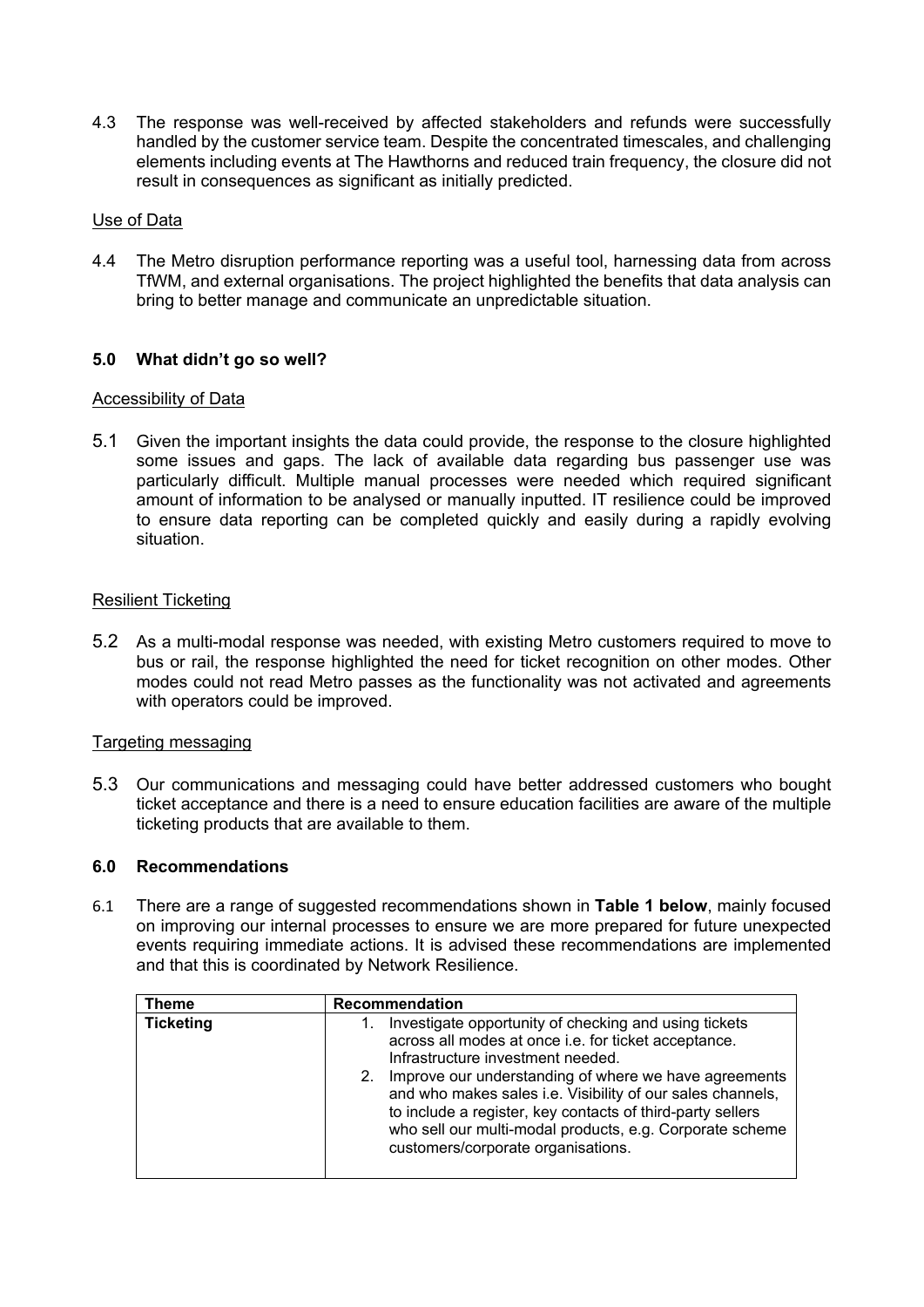| <b>Engagement and</b><br><b>Communications</b>                    | 3.<br>Ensure communications and engagement externally are<br>coordinated at the earliest opportunity, if there is an<br>opportunity to pre-warn of something happening then this<br>would be appreciated by stakeholders.                                                                                                                                          |
|-------------------------------------------------------------------|--------------------------------------------------------------------------------------------------------------------------------------------------------------------------------------------------------------------------------------------------------------------------------------------------------------------------------------------------------------------|
|                                                                   | Ensure all stakeholders from all parts of the organisation<br>4.<br>are considered for all emergencies including Direct Debit<br>customers, business and educational establishments and<br>LEA contacts as well as schools. Where possible focus<br>on Head offices for communications.                                                                            |
| Data                                                              | 5.<br>Ensure data dashboards are built in advance for areas of<br>potential disruption and allow for resourcing to build these<br>and then manage these daily during a disruption.                                                                                                                                                                                 |
|                                                                   | Develop a standard reporting metric template (linked to<br>6.<br>dashboards)                                                                                                                                                                                                                                                                                       |
| <b>Unplanned event</b><br>requiring immediate<br>action provision | Developing a plan for implementing alternative transport<br>7.<br>for unplanned event requiring immediate action. Ensure<br>major events during a disruption are incorporated into<br>additional capacity provision discussions - how can this<br>enable additional services/modes? What might need to be<br>the situation to enact additional capacity provision? |
|                                                                   | 8.<br>Developing a formal process for approval of a pot of<br>money; a form to complete outlining the unplanned<br>event/fund available/what will the fund do/sign off<br>required. Need to ensure recorded cost is captured and<br>appropriate procedures are followed.                                                                                           |
|                                                                   | 9.<br>Formalise a team who will be the response team to any<br>future unplanned events requiring immediate action - use<br>the team who responded to Midland Metro, suggest<br>adding Anna Sirmoglou to this team to ensure the impacts<br>on vulnerable and disabled communities are better<br>considered.                                                        |
| <b>TDM</b>                                                        | 10. Ensure a TDM strategy is developed for Midland Metro<br>line 1 to enable a more proactive approach in the future to<br>mitigation advice and the stakeholders involved. TDM and<br>Communications team to work together to form the<br>messaging using the information in the strategy.                                                                        |
| <b>Lessons learnt</b>                                             | 11. Ensure relevant post disruption processes are in place<br>e.g. feedback from TDM team on feedback from schools<br>and colleges/customer experience is provided to the<br>relevant team and used to evaluate internal processes.                                                                                                                                |

# **7.0 Next steps**

- 7.1 A Travel Demand Management (TDM) Strategy is underway led by the TDM team to develop a formal strategy to better understand the baseline position and data available. This Strategy will then outline a proactive approach to dealing with potential future scenarios across Midland Metro Line 1 focused around TDM, engagement, communications and mitigations. This strategy is being put together as part of conversations with teams across TfWM.
- 7.2 In addition to this, the Key Route Network team are putting together a report to summarise the data gathered from the Metro closure and what we can learn from this which will be completed by the end of March 2022.